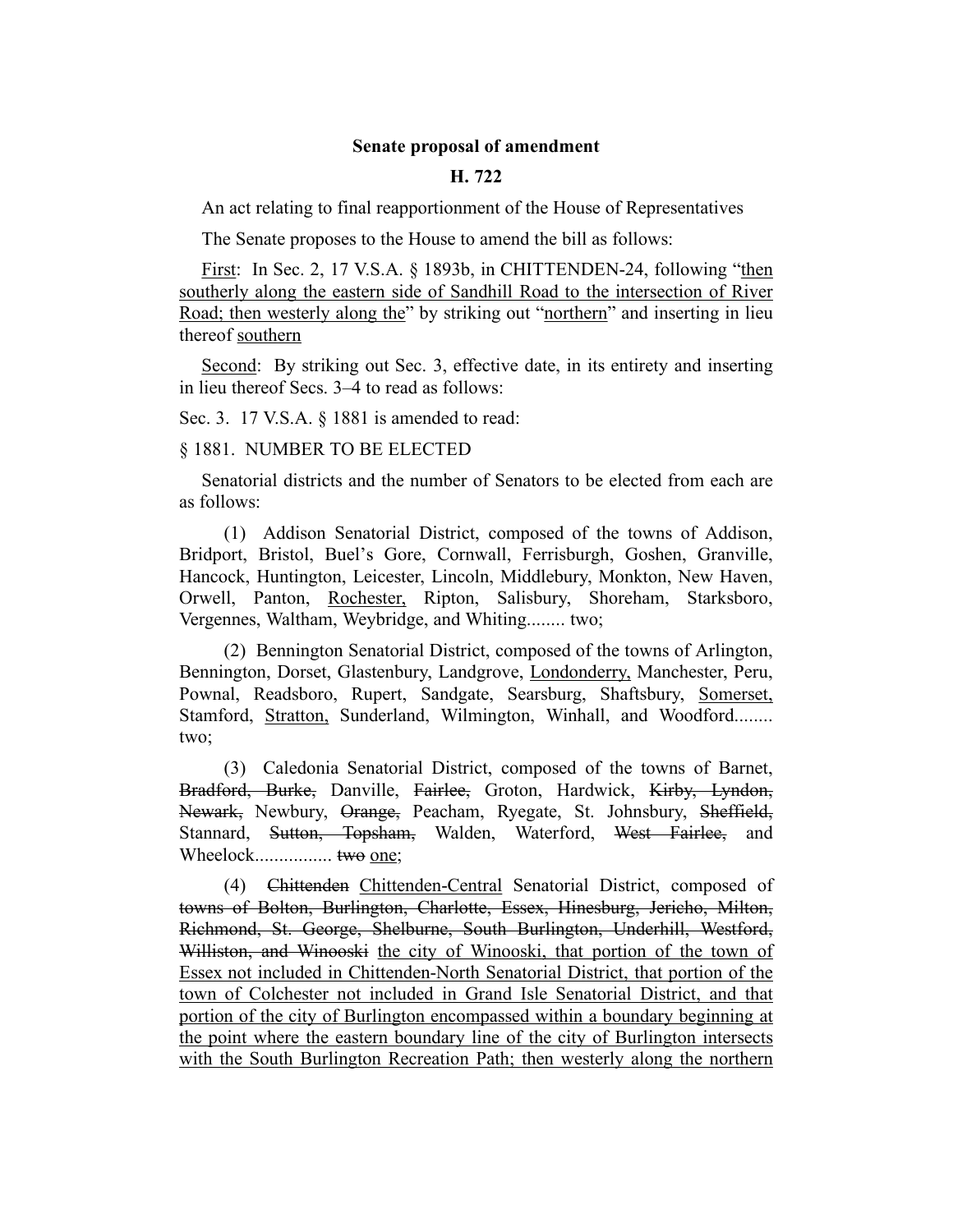side of the boundary between the South Burlington Recreation Path and the Burlington Country Club to where the South Burlington Recreation Path turns north; then continuing westerly along the northern side of the property boundary of the Burlington Country Club to the property boundary line between 544 South Prospect Street and 500 South Prospect Street; then westerly along the northern side of the property line between 544 South Prospect Street and 500 Prospect Street to where it intersects with South Prospect Street; then northerly along the eastern side of the centerline of South Prospect Street to the intersection of Cliff Street; then westerly along the northern side of the centerline of Cliff Street to the intersection of U.S. Route 7; then briefly northerly along the eastern side of the centerline of U.S. Route 7 to the intersection of Spruce Street; then westerly along the northern side of the centerline of Spruce Street to the intersection of South Union Street; then northerly along the eastern side of the centerline of South Union Street to the intersection of Adams Street; then westerly along the northern side of the centerline of Adams Street to the intersection of South Winooski Avenue; then northerly along the eastern side of the centerline of South Winooski Avenue to the intersection of Maple Street; then westerly along the northern side of the centerline of Maple Street to the end of Maple Street; then continuing on a line due west across Lake Champlain to the boundary of the city of South Burlington in Lake Champlain; then northerly along the city line of South Burlington in Lake Champlain and continuing along the city line of South Burlington as it follows the eastern shore of Lake Champlain to the boundary of the town of Colchester; then northerly and then southeasterly along the town line of Colchester to the boundary of the city of Winooski; then southeasterly along the city line of Winooski to the boundary of the city of South Burlington; then southwesterly along the city line of South Burlington to the point of beginning......... six three;

(5) Chittenden-North Senatorial District, composed of towns of Fairfax, Milton, Westford, and that portion of the town of Essex encompassed within a boundary beginning at the point where the western boundary line of the town of Essex intersects with VT Route 2A; then southerly along the eastern side of the centerline of VT Route 2A to the intersection of Gentes Road; then briefly easterly along the northern side of the centerline of Gentes Road to where it intersects with the railroad tracks before Lamore Road; then southerly along the eastern side of the railroad tracks to where they intersect with VT Route 289; then southeasterly along the northeastern side of the centerline of VT Route 289 to the intersection of Upper Main Street; then northeasterly along the northwestern side of the centerline of Upper Main Street to the intersection of Center Road; then easterly along the northern side of the centerline of Center Road to the intersection of Jericho Road; then southeasterly along the northeastern side of the centerline of Jericho Road to the intersection of Allen Martin Drive; then southwesterly along the southeastern side of the centerline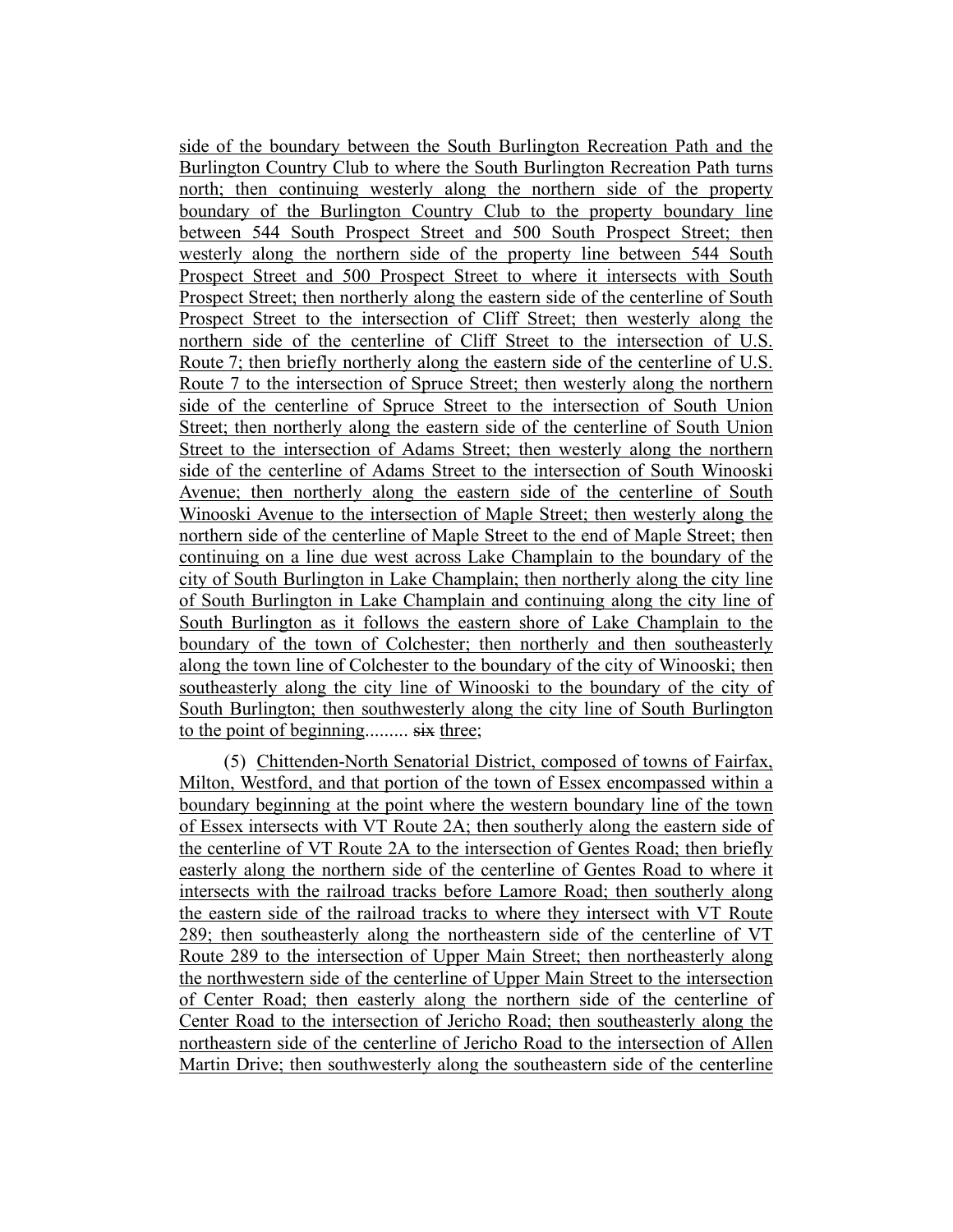of Allen Martin Road to the intersection of Sandhill Road; then southerly along the eastern side of Sandhill Road to the intersection of River Road; then westerly along the southern side of the centerline of River Road to where it intersects with Alder Brook; then southerly along the eastern side of Alder Brook to the boundary of the town of Williston; then easterly along the town line of Williston to the boundary of the town of Jericho; then northeasterly along the town line of Jericho to the boundary of the town of Westford; then westerly along the town line of Westford to the boundary of the town of Colchester; then southerly along the town line of Colchester to the point of beginning………. one;

(6) Chittenden-Southeast Senatorial District, composed of towns of Bolton, Charlotte, Hinesburg, Jericho, Richmond, Shelburne, South Burlington, St. George, Underhill, Williston, and that portion of the city of Burlington not included in Chittenden-Central Senatorial District……. three;

(7) Essex-Orleans Essex Senatorial District, composed of the towns of Albany, Averill, Avery's Gore, Barton, Bloomfield, Brighton, Brownington, Brunswick, Canaan, Charleston, Concord, Coventry, Craftsbury, Derby, East Haven, Ferdinand, Glover, Granby, Greensboro, Guildhall, Holland, Irasburg, Jay, Kirby, Lemington, Lewis, Lowell, Lunenburg, Lyndon, Maidstone, Montgomery, Morgan, Newport City, Newport Town, Norton, Richford, Troy, Victory, Warner's Grant, and Warren Gore, Westfield, Westmore, and Wolcott................ two one;

(6)(8) Franklin Senatorial District, composed of the towns of Alburgh, Bakersfield, Berkshire, Enosburgh, Fairfax, Fairfield, Fletcher, Franklin, Georgia, Highgate, Richford, St. Albans City, St. Albans Town, Sheldon, and Swanton................ two;

(7)(9) Grand Isle Senatorial District, composed of the towns of Colchester, Grand Isle, Isle La Motte, North Hero, and South Hero, and that portion of the town of Colchester encompassed within a boundary beginning at the point where the southern boundary line of Colchester and the northern boundary of the city of Winooski intersects with U.S. Route 7; then northerly along the western side of the centerline of U.S. Route 7 to the intersection of Hercules Drive; then easterly along the northern side of the centerline of Hercules Drive; then continue southerly along the eastern side of the centerline of Hercules Drive to the intersection of Vermont National Guard Road; then southeasterly along the northeastern side of the centerline of Vermont National Guard Road to the intersection of Hegeman Avenue; then northeasterly along the northwestern side of the centerline of Hegeman Avenue to the intersection of Barnes Avenue; then briefly northwesterly along the southwestern side of the centerline of Barnes Avenue to the intersection of Troy Avenue; then northeasterly along the northwestern side of the centerline of Troy Avenue to where it joins Hegeman Avenue; then briefly southeasterly along the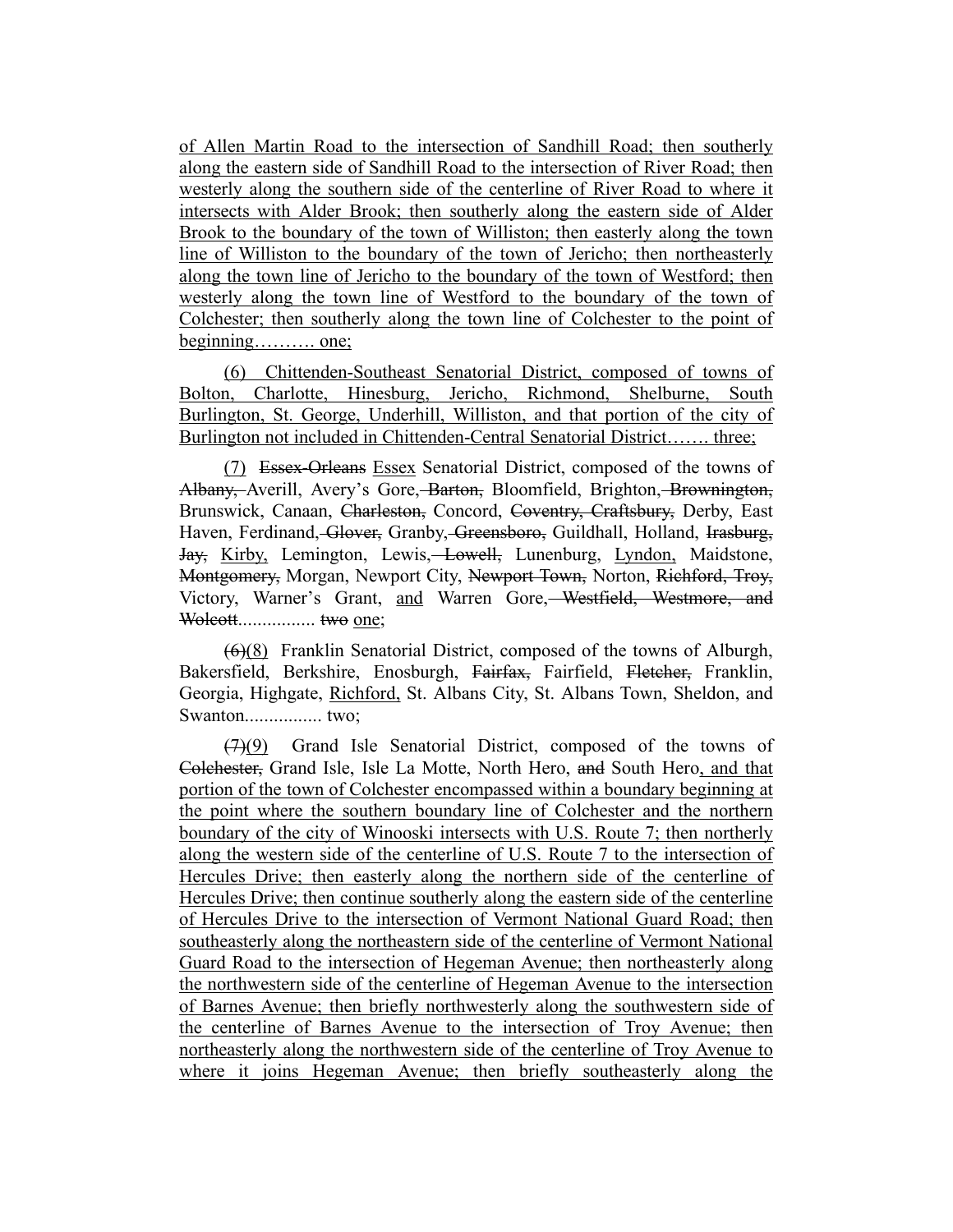northeastern side of the centerline of Hegeman Avenue to the intersection of Vermont Avenue; then briefly easterly along the northern side of the centerline of Vermont Avenue to where it intersects with the boundary of the town of Essex; then northeasterly along the town line of Essex to the boundary of the town of Milton; then northwesterly along the town line of Milton to the boundary of the town of South Hero; then southwesterly along the town line of South Hero to the state border of New York; then southerly along the state border of New York to the boundary of the city of South Burlington in Lake Champlain; then easterly along the city line of South Burlington to the boundary of the city of Burlington; then easterly along the city line of Burlington to the boundary of the city of Winooski; then northeasterly along the city line of Winooski; then continue along the city line of Winooski to the point of beginning................ one;

 $(8)(10)$  Lamoille Senatorial District, composed of the towns of Belvidere, Cambridge, Eden, Elmore, Fletcher, Hyde Park, Johnson, Morristown, Stowe, and Waterville, and Wolcott................ one;

 $(9)(11)$  Orange Senatorial District, composed of the towns of Braintree, Bradford, Brookfield, Chelsea, Corinth, Fairlee, Randolph, Strafford, Thetford, Topsham, Tunbridge, Vershire, Washington, West Fairlee, and Williamstown................ one;

(12) Orleans Senatorial District, composed of the towns of Albany, Barton, Brownington, Burke, Charleston, Coventry, Craftsbury, Glover, Greensboro, Irasburg, Jay, Lowell, Montgomery, Newport Town, Newark, Sheffield, Sutton, Troy, Westfield, and Westmore................ one;

(10)(13) Rutland Senatorial District, composed of the towns of Benson, Brandon, Castleton, Chittenden, Clarendon, Danby, Fair Haven, Hubbardton, Ira, Killington, Mendon, Middletown Springs, Mt. Holly, Mt. Tabor, Pawlet, Pittsfield, Pittsford, Poultney, Proctor, Rutland City, Rutland Town, Shrewsbury, Sudbury, Tinmouth, Wallingford, Wells, West Haven, and West Rutland................ three;

(11)(14) Washington Senatorial District, composed of the towns of Barre City, Barre Town, Berlin, Braintree, Cabot, Calais, Duxbury, East Montpelier, Fayston, Marshfield, Middlesex, Montpelier, Moretown, Northfield, Orange, Plainfield, Roxbury, Stowe, Waitsfield, Warren, Waterbury, Woodbury, and Worcester................ three;

(12)(15) Windham Senatorial District, composed of the towns of Athens, Brattleboro, Brookline, Dover, Dummerston, Grafton, Guilford, Halifax, Jamaica, Marlboro, Newfane, Putney, Rockingham, Somerset, Stratton, Townshend, Vernon, Wardsboro, Westminster, Whitingham, and Windham................ two;